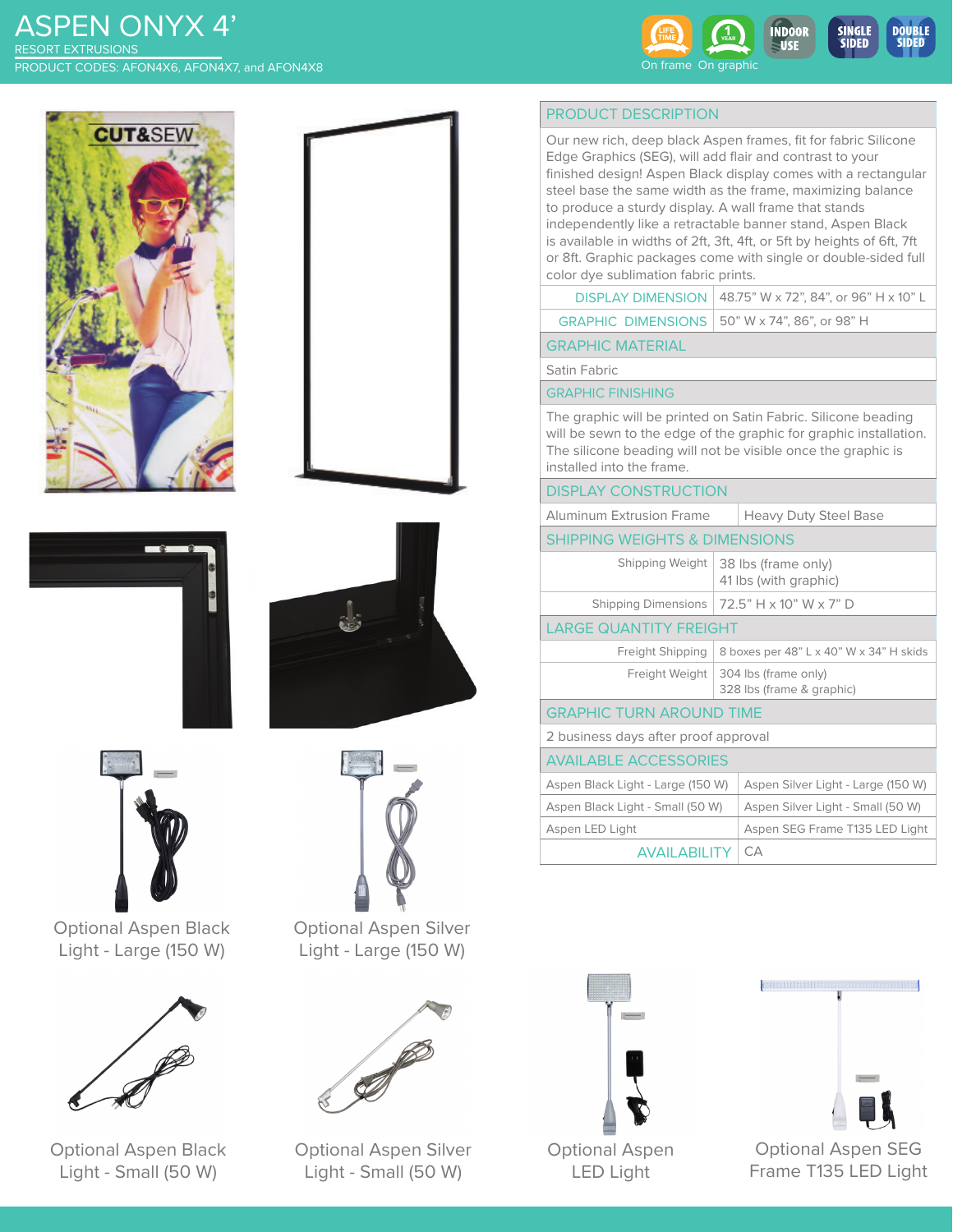ASPEN ONYX 4' PRODUCT CODES: AFON4X6, AFON4X7, and AFON4X8 RESORT EXTRUSIONS

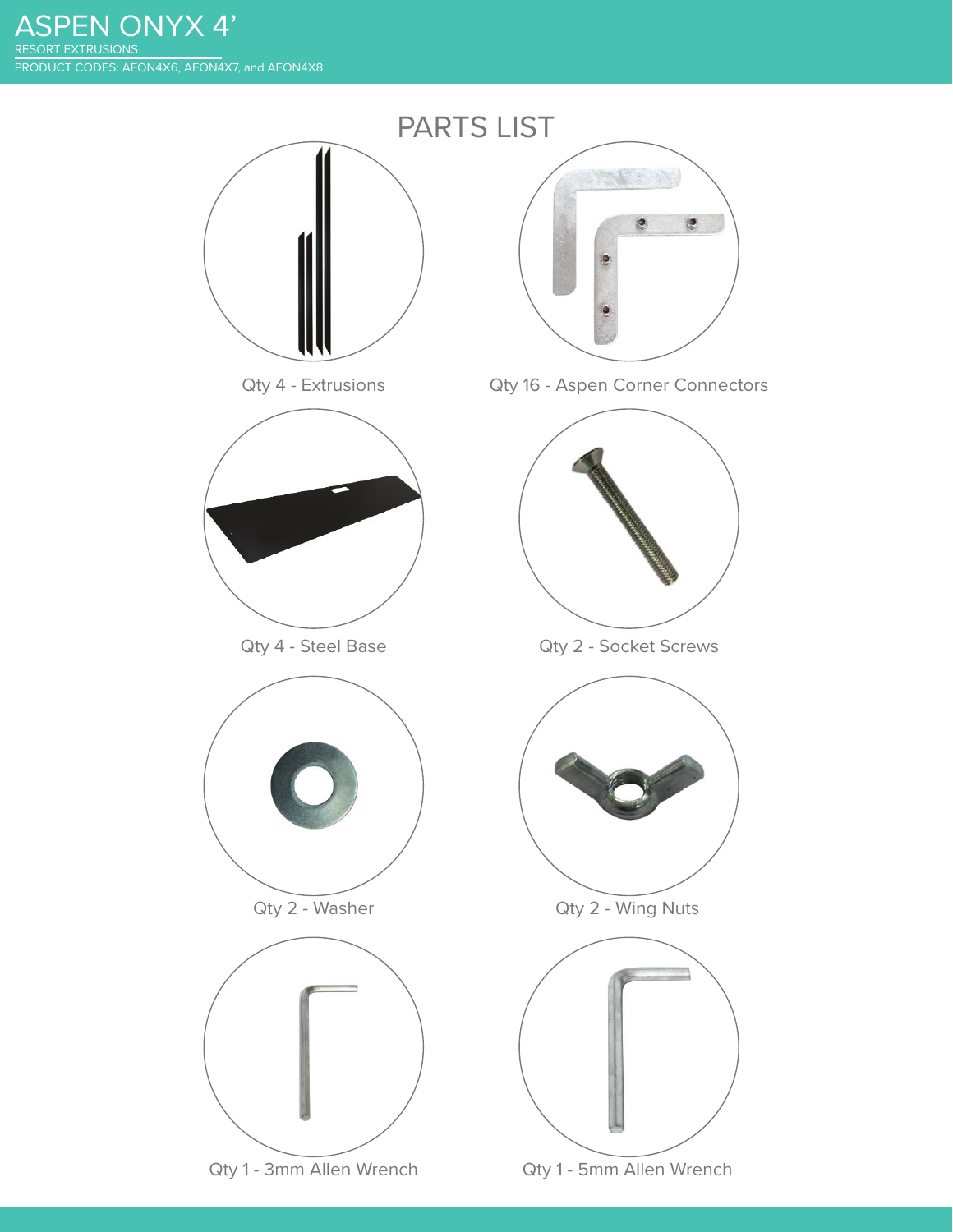# REQUIRED TOOLS



Tighten all socket screws. Then screw and tighten.

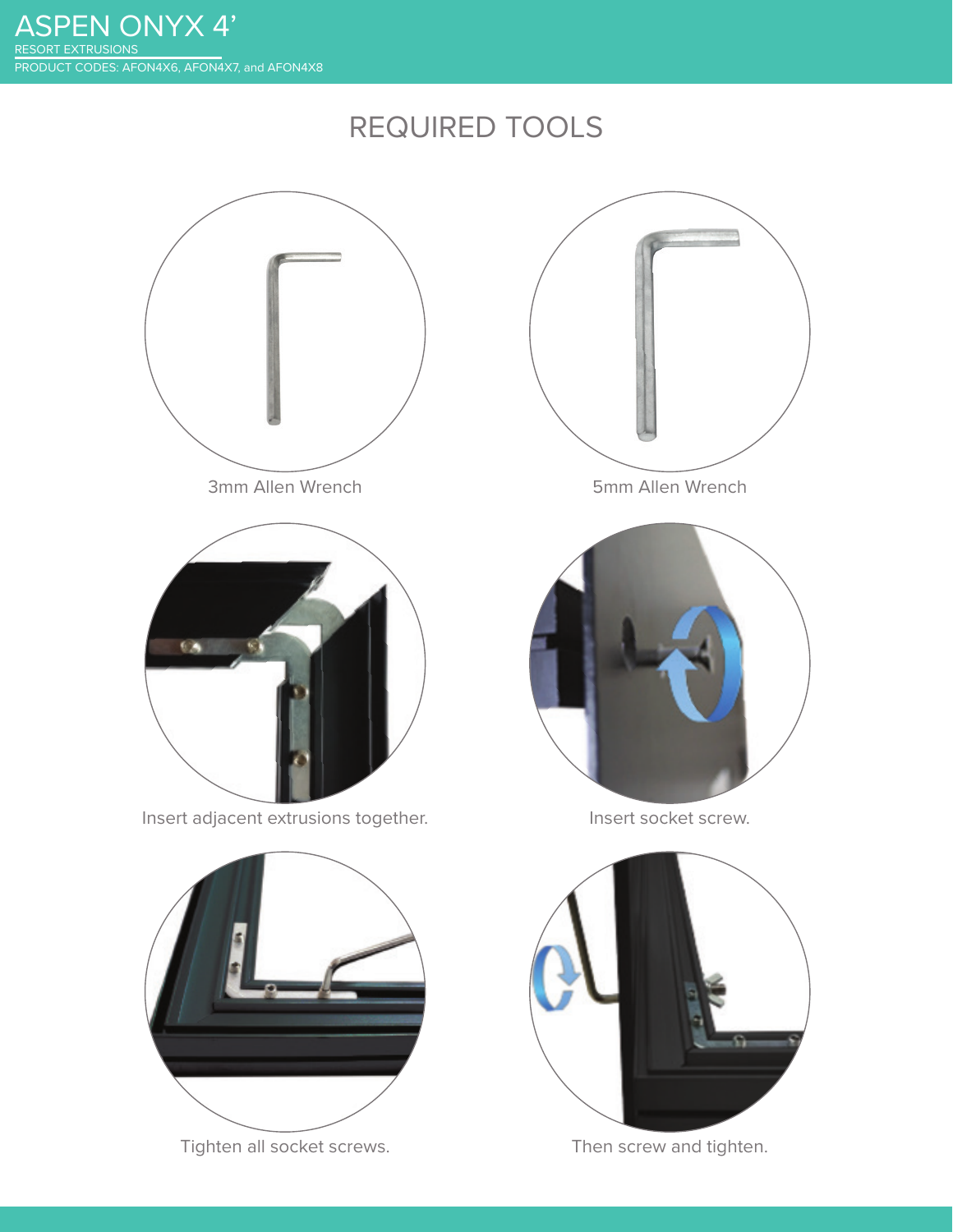# **SET UP INSTRUCTIONS 1/2**

# Step1

Gather all 4 of the extrusions and lay them out on a flat surface. The extrusions will be linked together using the lock and pressure plates.



#### Step 3

Insert the aligned pieces completely into the slot. Insertion begins at either end of the extrusion. DO NOT TIGHTEN the sockt screws.



#### Step 5

Slide in both adjacent extrusions. These extrusions should match as a pair in length.



#### Step 7

Repeat steps 2-5 for the last remaining extrusions. Tighten all socket screws with the 3mm allen key.



# Step 2

Align the lock plate and pressure plate together. Make sure that the socket screws are recessed enough so the two pieces sit flush together.



#### Step 4

Repeat step 3 on the back side of the extrusion. Then repeat the same step on the opposite end.



#### Step 6

Make sure the corners of the extrusions are flush.



#### Step 8

The frame is now complete and is now ready for the base to be installed.